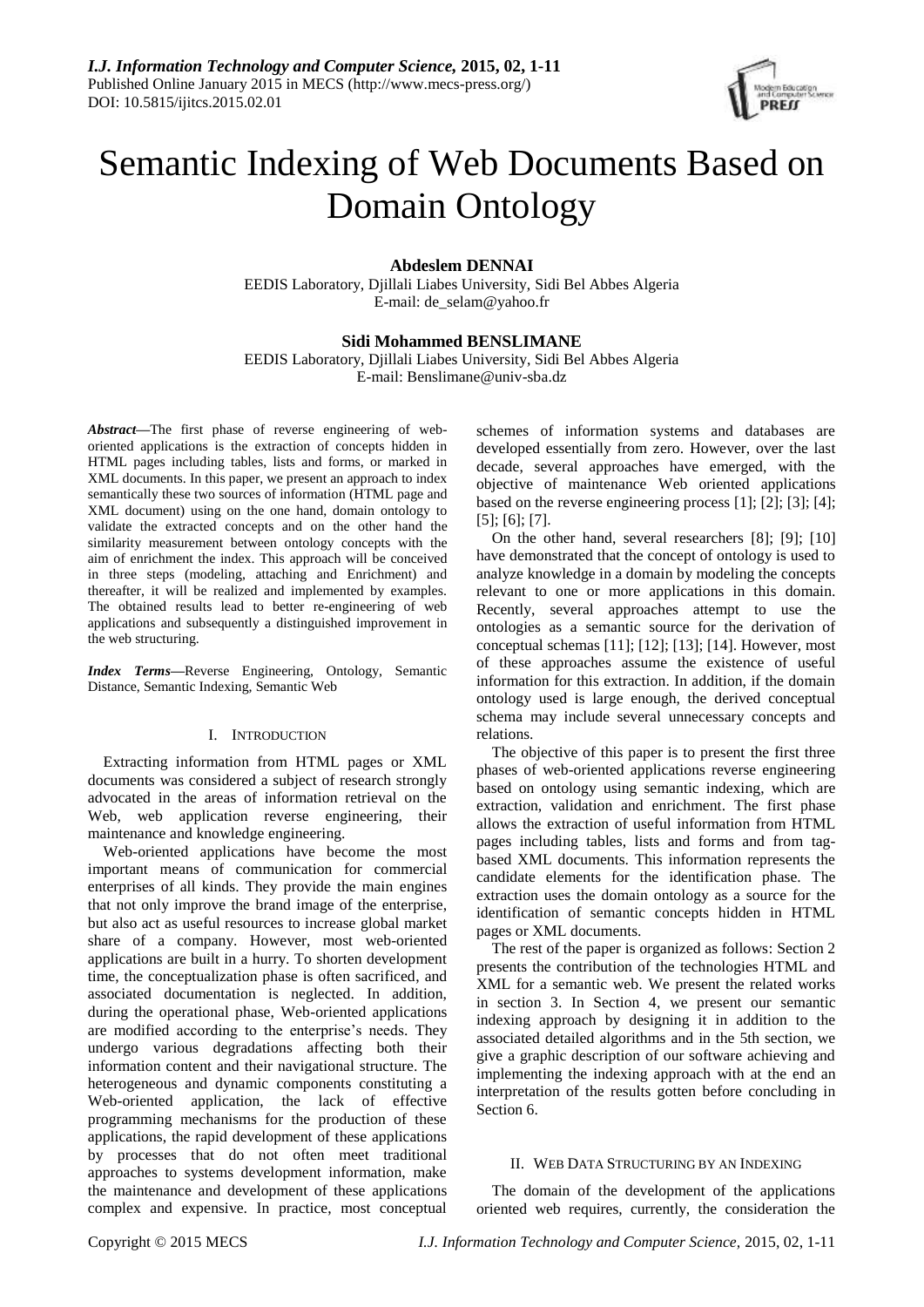passage of the traditional web toward the semantic web, which is a topic of actuality research greatly landed by the web developers. The technologies HTML (HyperText Markup Language) and XML (eXtensible Markup Language) remain very important in this domain and that appear like interesting resources for everything that can constitute real numeric document reservoirs.

The use more and more the XML and of degrees less the HTML in the structuring of the web offers possibilities of combination between the information research and the data bases questioning in the web and this through their very fine ways of description of the documents and of the attachment between their different parts.

Some conception methodologies have been proposed for Web applications based on HTML. But the limits imposed by this language, notably during the process of information research, and the emergence of XML as format of data brings as a matter of course to use XML for the construction of important web sites. This use permits to exploit the enormous possibilities of representation and interoperability offered by this language. It permits to do a clean and distinct separation between the site content (data) and the presentation during the process of the site conception on the one hand and, on the other hand, to exploit the site data after its realization.

The objective of the semantic Web is to increase therefore the efficiency of the information research [15]. This while making evolve the indexing techniques based on thesauruses toward techniques that use the knowledge representation and the Artificial intelligence.

## *A.Unstructured web data*

The fast development of the WWW (World Wide Web) and the success of the language HTML permitted the construction of thousands of web sites generating a quantity important of accessible information on Internet. At the time of the construction of most these sites, the most current approach consists in focusing a lot more on the implantation of a solution that on the development process. These web sites present a set of pages HTML statics: the content only varies when the server's administrator either modifies them or interactive and dynamic: the content depends either of the information localized on the server (connection with a data base for example), either of parameters given in a transparent way by the customer's navigator.

Some development tools permitted to bring a substantial help in the generation and the setting in fast of applications web, with the help of the ASP (Activate Server Pages of Microsoft) technologies, JSP (Java Server Pages), PHP (Personal Home Page or Hypertext Preprocessor), PL-SQL, (Oracle-Web)... These technologies permit to extract some information dynamically from various sources of data and to include them in models of pages HTML. In these applications, the inventors often privileged the aspect presentation to the detriment of the data structuring. It is at the time of the exploitation of these sites that this approach shows its limits. The calm problems are often due to the increase of the size and the complexity of the sites, if need be of an interoperability with other applications, to the necessity of modifications during the time and to the lack obvious of possibilities of the pages HTML questioning.

## *B. Semi structured web data*

The XML norm must be seen as such like a tool permitting to define a language (one says whereas it is about a structuring language or simply of a Meta language), permitting to create documents structured with the help of tags. So, by using extensibility of XML, it is possible to represent simultaneously the content and the logical structure of document. The continuous growth in structured documents stored in companies has caused different efforts in developing retrieval systems based on document structure. These systems exploit the available structural information in documents, as marked up in XML, in order to implement a more accurate retrieval strategy and return document structural elements instead of complete documents. However, much of the information is contained in the text fields not just in tag labels [16].

This Meta language that encouraged the expression of the standards specifications and the description norms, as RDF (Resource Description Framework), DC (Dublin Core), LOM (Learning Object Metadata)..., can offer the possibility to create the documents about that can be been like an intrinsic data base. In more these documents can be in conformity with structures, based themselves on the XML language (according to two existing recommendations that are DTD and XML Schema).

#### *C. Indexing*

The overall goal of indexing is to identify the information contained in any text and represented by a set of entities called index, in order to facilitate comparison between the representation of a document and a query. Rather, the indexing process is the transfer of the information contained in the text to a different representation space treatable by a computer system [17].

The use of indexes dates back to the fifteenth century, shortly after the invention of printing. The indexes (or indexing terms) play an important role in the search for information in that they identify with what words we can find a document [18].

FLUHER.C defined the indexing as follows: «the documents are read by a librarian who deduces the main themes and translates them into a list of words called descriptors of documents. This set of words is the index of the document and represents the description of its semantic content »[19].

POM and al. 97 define indexing as an operation designed to facilitate access to the contents of documents or set of documents from a subject or a combination of subjects or any other input that is useful for research [20].

## *Indexing techniques*

Indexing is the reduction in the data volume in a document through a representation of this document by keywords. Indexing can be done in a manual way (manual indexing), automatic (automatic indexing), assisted (semi - automatic), or by annotation [21].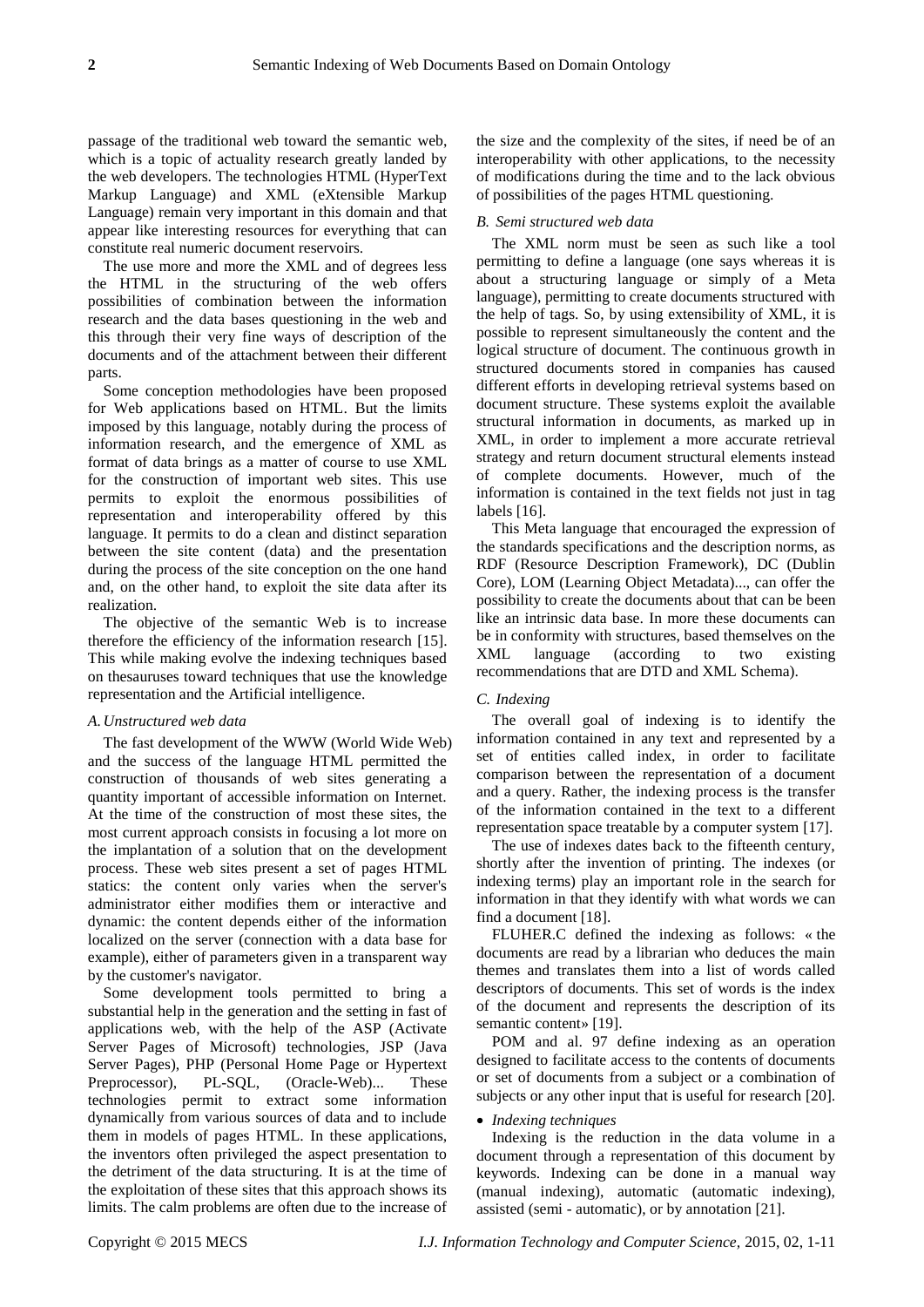Manual indexing is an operation that is to inventory concepts of a document and to represent them with a documentary language; often several semantic indicators: Classification index, free descriptors, authorized terms, descriptors, or keywords of a thesaurus. [22]; [23]

Automatic indexing uses software methods to establish an ordered list (index) of all the words in the documents with the exact location of each of their occurrences, and which best match the information content of a document [24].

Current systems replace humans for a substantial part of their expertise (semi-automatic indexing), in fact, they do not replace them completely, because the term "automatic indexing" implies a total system response, this is far from the case because human intervention is still needed. One example is SINTEX ALEXDOC as software and computer-aided indexing [25].

Generally, annotating a document is attaching to one of its parts a description that corresponds to the use we wish to make later. The scholarly annotation is necessary for intellectual work on the texts and often comes in the form of comment; linking and building a network of inter texts [21].

## *Semantic Indexing*

The semantic indexing has for objective the representation of the documents and requests by the senses of the words (or the concepts) rather than by the words of indexing them even. The interest of such an approach is to raise the ambiguousness of the words and to solve the problem of disparity of the terms.

The semantic indexing is the setting of our work (it will be retailed in our proposed approach) and that rests on the indexing of the HTML page or the XML document for which we have an ontology that can be constructed from the corpus or by using different resources. The choice to deal with specialized corpora simplifies the task by limiting the vocabulary, the ambiguity and variability of syntactic forms.

## III. RELATED WORKS

The appearance of XML documents after the HTML page has provoked a lot of researches on adapting information retrieval techniques to structured documents (information extraction). Taking into account the logical structure of documents affects the document representation.

Wilkinson in [26] was the first to propose an information retrieval system based on document structure. In his system, Documents are split in section and the query is compared to each section. Document relevancy depends on different aspects: the frequency of terms in document content, frequency of term in a section content and section type. He applies the  $TF-IDF<sup>1</sup>$  formula to section of document instead of the whole document [16].

Yosi Mass in [27] describes a method for component ranking in XML documents by creating separate indices

<sup>1</sup> TF-IDF: *T*erm *F*requency - *I*nverse *D*ocument *F*requency.

for the most informative logical element type in the collection of documents. They have improved their approach by proposing document pivot to compensate the problem of the data outside the scope of the logical element. The document pivot scales scores of logical elements by the scores of their containing articles. Their method is based on the vector space model and TF-IDF formula [16].

Khan in [28] proposes a concept-based model using domain-dependent ontologies. In this method he uses an automatic disambiguation algorithm which prunes irrelevant concepts. Only relevant concepts are associated to documents and thus they participate in query generation [16].

Zargayouna and Salotti in [29] the computation of term weights is influenced by the context (the indexing unit) in which they appear. The computation of weight based on the TF-IDF method is applied to tags. Thus, the author proposes the  $TF-ITDF<sup>2</sup>$  formula, which estimates the discriminatory power of a term t for a tag b in a document d. This work uses the concept and document structure together.

Chagheri and all in [16] propose a semantic indexing model which exploits both the logical structures and the semantic contents of documents. This method is an extension of the vector model of Salton (Salton, 1968) adjusting the calculation of the TF-IDF by considering the structural element instead of whole document.

In our approach, we suggest using a semantic resource like WordNet to model the semantic of document content. This indexing allows a search based on context (for structure) and semantics (the concepts of ontology). Our main contributions compared to the above work can be summarized in the following points:

- 1. The use of two types of web documents (XML and HTML).
- 2. Knowing that the reverse engineering of the weboriented applications passes by four phases that are: The extraction, the identification (validation), the enrichment and the conceptualization, we demonstrated, through our detailed manner of the approach description, its positive contribution in the first three phases of the reverse engineering.
- 3. In the semantic attachment phase and in addition to the WordNet tool, we applied the semantic distance between the concepts extracted from HTML pages or XML documents and those of the ontology.
- 4. In the enrichment phase, we enriched the index by other ontology concepts similar to the concepts attached of the same ontology while using the Wu and Palmer<sup>3</sup> measure.
- 5. The use of WordNet, to determine the derivative terms of each term frequently used in the Web document (HTML or XML) that was applied TreeTagger<sup>4</sup> and then incorporate these terms results in the index.

 $\overline{\phantom{a}}$ 

 $\overline{\phantom{a}}$ 

<sup>2</sup> TF-ITDF: *T*erm *F*requency - *I*nverse *T*ag and *D*ocument *F*requency.

<sup>&</sup>lt;sup>3</sup> Is a measurement technique based similarity arcs.

TreeTagger is a tool which makes it possible to annotate a text with information on the parts of speech (kind of words: nouns, verbs, infinitives and particles) and of information of lemmatization.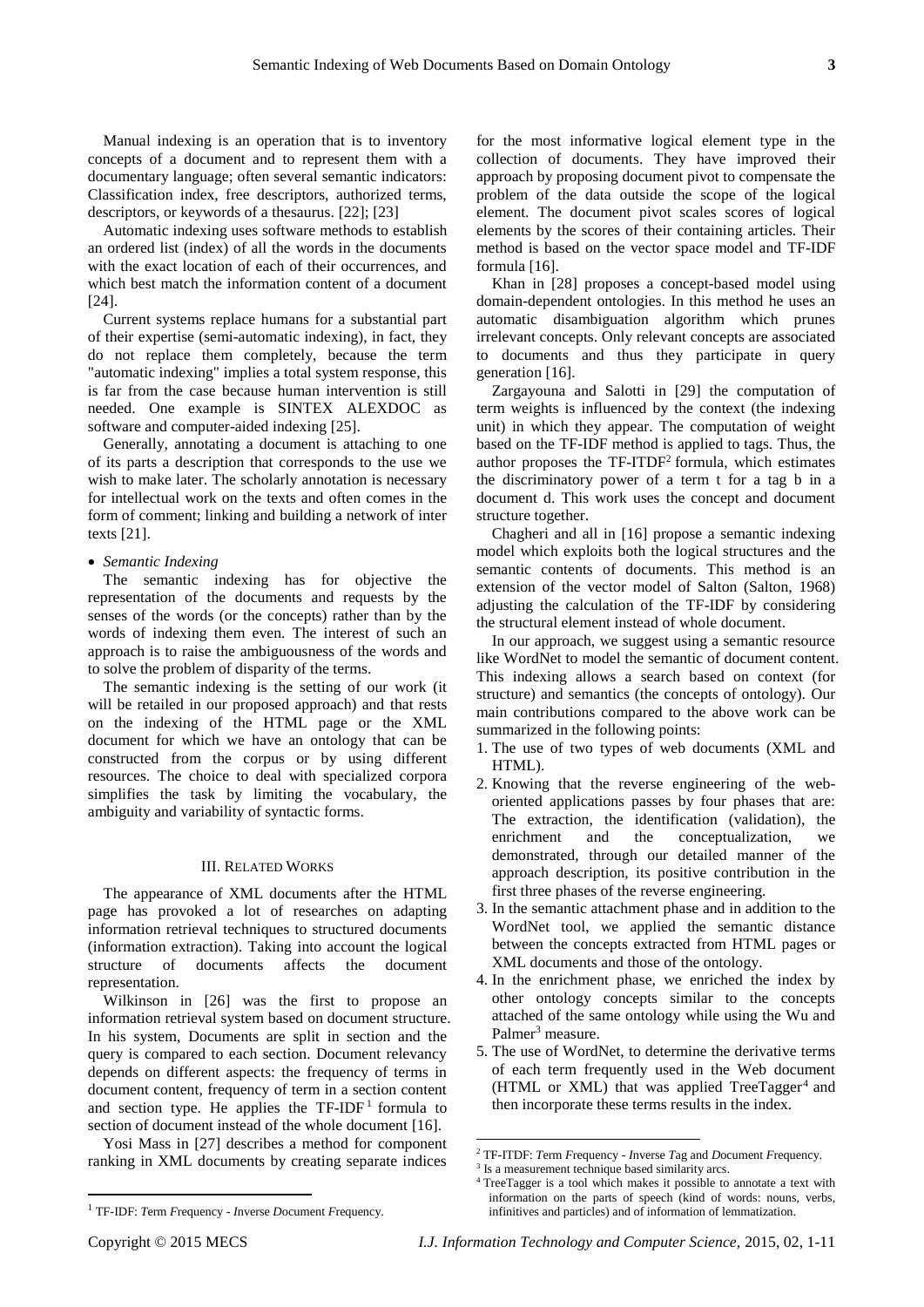## IV. OUR APPROACH

In this section, we outline our semantic indexing approach for information extraction from unstructured and semi structured web documents while using domain ontology. The proposed approach that takes into account the structure and content of HTML pages or XML documents includes the following phases (see Fig. 1):

- 1. Modeling of the HTML page or the XML document, 2. Attachment of concepts using domain ontology (for validation),
- 3. Enrichment these concepts.



Fig. 1. General indexing approach

### *A.Modeling: Minimal tree generation*

During this phase, first we model the HTML pages or the XML documents by using our own parser and thereafter by extracting the structure given by the tags in these two sources of information; secondary, we represent the HTML or XML structure with a labeled tree in which each element (or attribute) corresponds to a node of tree, and at the end, we generate the minimal tree structure found by eliminating the redundant ways where each semantic unit represents an information unit (single way).

The main steps of the minimal tree generation are described in Fig. 2.

Hereinafter the algorithm of the minimal tree generation:

**Input**: HTML Page or XML Document. **Output:** Minimal Tree. Load WEB file  $/$ \*.HTML or \*.XML \*/ To parser the document /\* creating the list chained *LIST1* and \*/ /\* the labeled tree *TREE1* \*/ Pointer on beginning file WHILE NOT END OF File DO Fill *LIST1* by the TAGS

 Creating the *TREE1* Each NODE represents a TAG Next in the File END WHILE  $/*$  End of the creation of the labeled tree  $*$ / I Pointer on the ROOT of *TREE1* WHILE  $TREE1_1 \neq$  NIL-1 DO J Pointer on the I+1 of *TREE1* WHILE  $TREE1<sub>J</sub> \neq$  NIL DO  $/*$  eliminating the redundant ways  $*/$ IF  $TREE1_1 = TREE1_1$  THEN to delete  $TREE1_1$ Next *TREE1*<sub>I</sub> END WHILE Next in *TREE1***<sup>I</sup>** END WHILE /\* Load *TREE1* \*/ Pointer on the ROOT of *TREE1* WHILE  $TREE1 \neq \text{NIL DO}$  Fill the table *TABLE1* by nodes of the tree Next in *TREE1* END WHILE



Fig. 2. Minimal tree generation.

While applying the minimal tree generation algorithm (as input: XML document, see Fig. 3), we obtain the labeled tree and the minimal tree represented respectively by Fig. 4 and Fig. 5.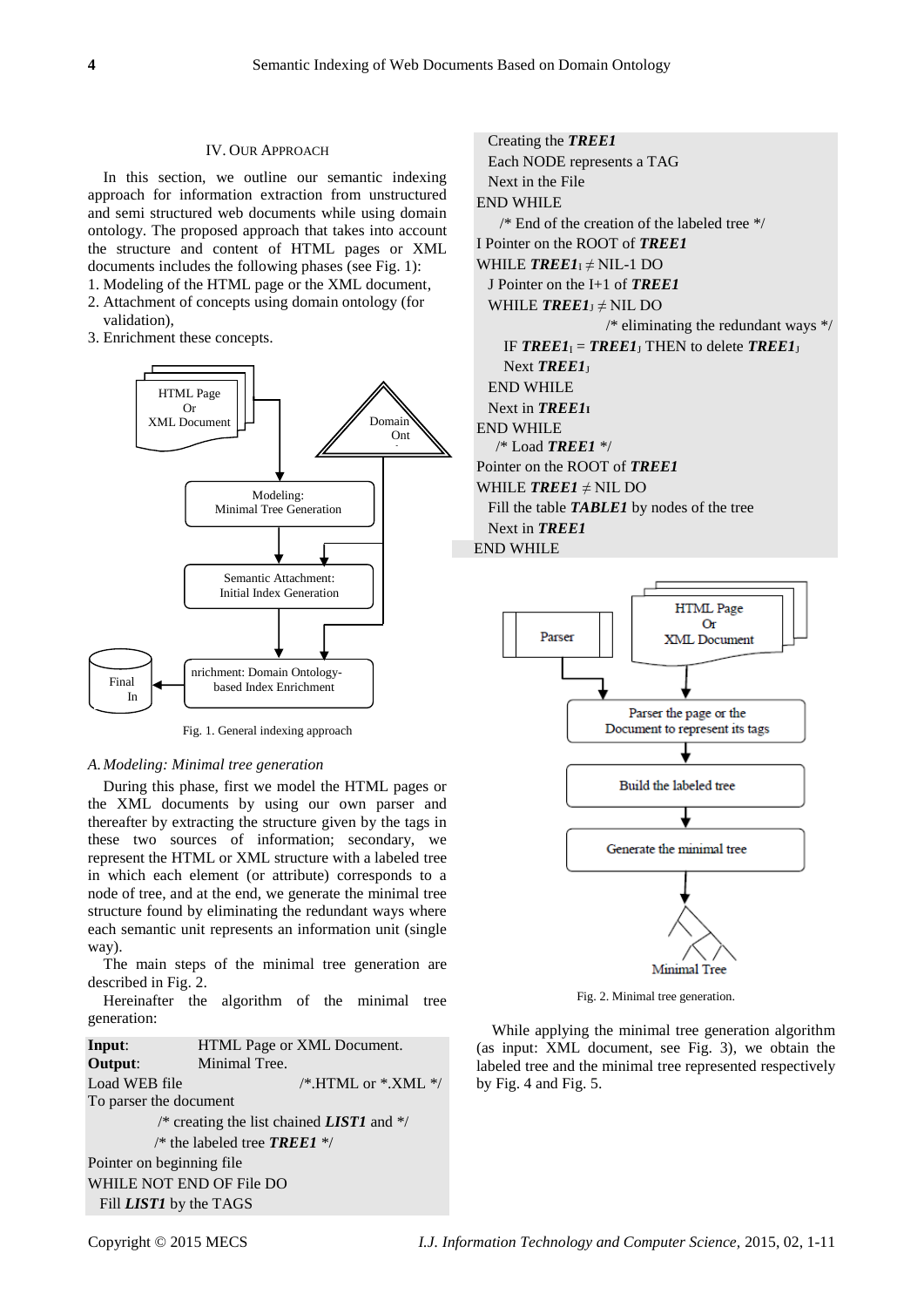

Fig.3. XML document.



Fig.5. Minimal tree.

## *B. Semantic attachment for initial index generation*

During this phase, an initial index is generated by attaching terms from the minimal tree with concepts of domain ontology. Node of each single path, known as information unit or semantic unit, is attached with the concept of the ontology to which it refers by calculating the semantic distance between terms and ontological concepts. The semantic attachment is achieved by semantic based similarity measure that explores the semantic meanings of the word constituents by using external resources like WordNet lexical database. While performing this attachment, semantically similar structures with different labels can be found.

Then, we continue by integrating the terms in the index. We finish this phase by the enrichment these terms by others (WordNet results) and we connect them again with the concepts of the minimal tree to integrate them into the index. The initial index generation phase is described in Fig. 6.



Fig.6. Initial index generation phase.

Below the algorithm of the initial index generation:

| <b>Input:</b> Domain Ontology File $+$ Minimal Tree.   |
|--------------------------------------------------------|
| <b>Output:</b> Initial Index.                          |
| /* Load ONTOLOGY file [*.OWL] in the same way*/        |
| $\frac{1}{2}$ domain that HTML or XML $\frac{1}{2}$    |
| Pointer on beginning file                              |
| WHILE NOT END OF File DO                               |
| Fill the table <b>TABLE2</b> by the ontology concepts  |
| Next in file                                           |
| <b>END WHILE</b>                                       |
| FOR $i=1$ TO n<br>/* n is the size of <b>TABLE1</b> */ |
| /* m is the size of <b>TABLE2</b> */<br>FOR $j=1$ TO m |
| /* creating the list chained <i>LIST INDEX</i> $*/$    |
| Call WordNet                                           |
| IF TABLE1 $[i] \approx$ TABLE2 $[i]$ THEN              |
| Fill <i>LIST INDEX</i> with the elements of TABLE1 [i] |
| /* Using WordNet */                                    |
| <b>END FOR</b>                                         |
| <b>END FOR</b>                                         |

Fig.7. Semantic unit terms attachment with domain ontology.

Fig. 7 show a semantic unit terms attachment with domain ontology. For this purpose we use the tourism ontology<sup>5</sup> that is a tutorial for the Semantic Web.

## *C.Domain ontology–based index enrichment*

By using the tagger TreeTagger, we can produce the part of speech and lemma for each frequent term of the semantic unit result of the two weighted frequencies calculation of the terms (number of occurrences of the term in the semantic unit, number of occurrence of that term in the HTML page or XML document). This calculation allows us to select other terms results of the TreeTagger (selecting a few parts of speech: nouns, verbs, adjectives and extracting the lemmatized terms [30]; [31], removing long terms and reversing term variants -

 $\overline{\phantom{a}}$ 

<sup>5</sup> http://protege.stanford.edu/plugins/owl/owl-library/travel.owl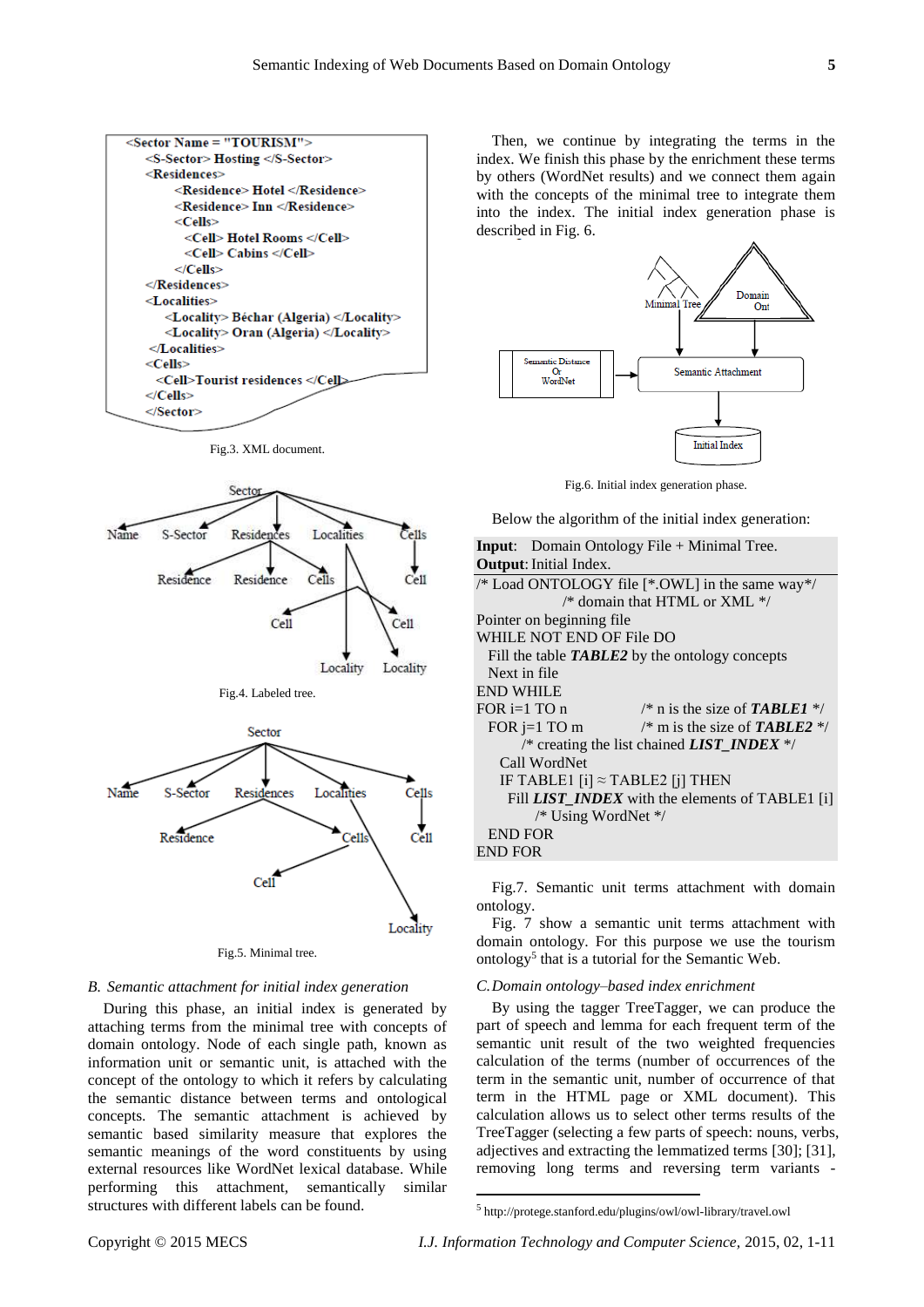

filtering and normalization-) and to integrate them in the index.

Fig. 7. Semantic unit terms attachment with domain ontology.

At the end, to calculate the similarities between the concepts relating to some terms with others co-occurring in the same semantic unit, to enrich the frequencies of words with their similarities and to integrate again the concepts of the ontology those are not attached in the index and that are semantically similar to the others concepts attached of the same ontology (While using the similarity measure of Wu and Palmer [32]).

By using WordNet, we can determine the derivative terms of each term frequently used in the Web document (HTML or XML) that was applied TreeTagger and then incorporate these terms results in the index.

The main steps of the domain ontology–based index enrichment are showed in Fig. 8.



Fig.8. Domain ontology-based index enrichment.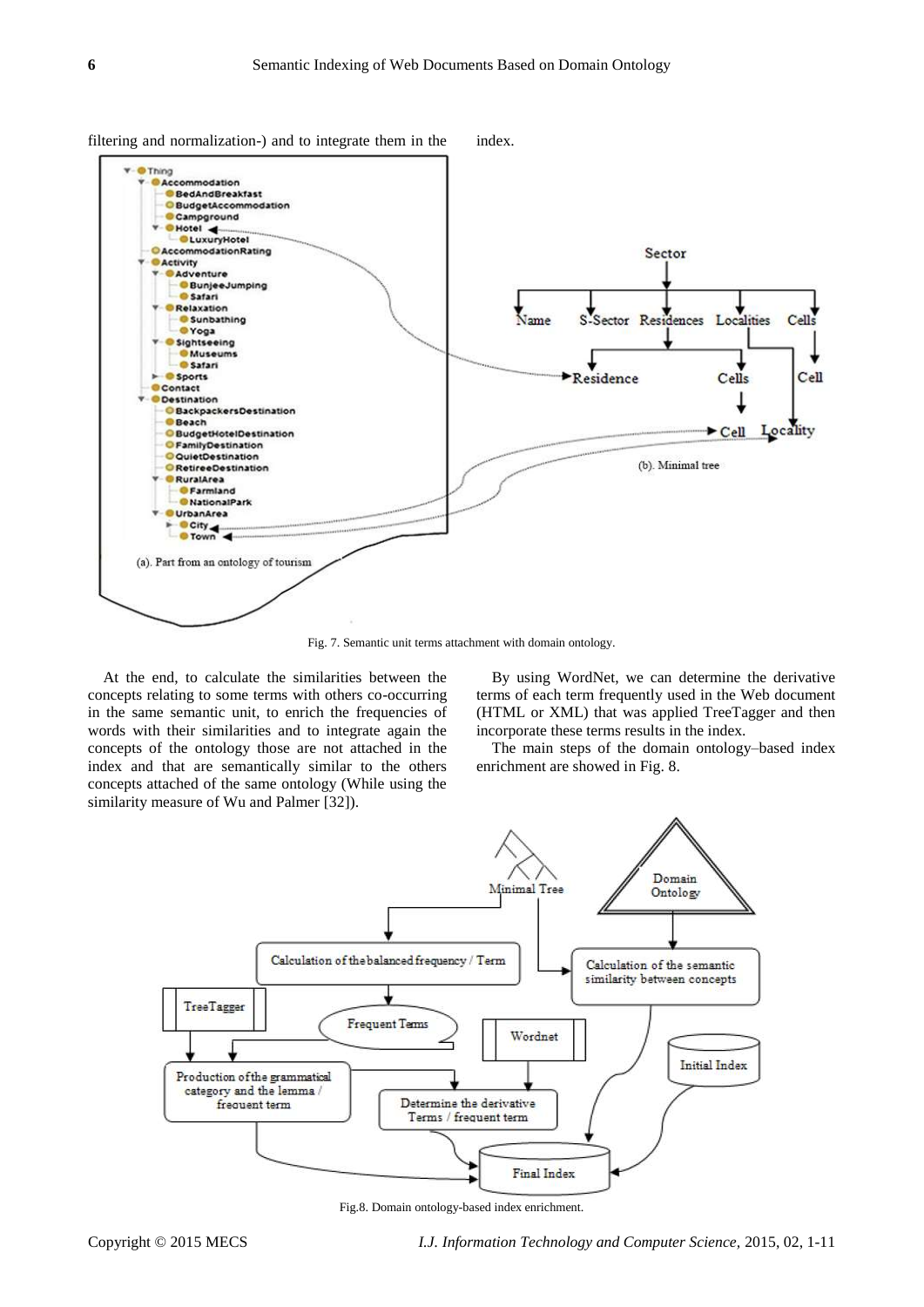Hereinafter the algorithm of the Final Index generation:

**Input**: Initial Index + Minimal Tree + Domain Ontology. **Output**: Final Index. FOR j=1 TO m-1  $\frac{*}{*}$  m is the size of TABLE2  $\frac{*}{*}$ 

IF (*SimWP* (TABLE2 [j], TABLE2 [j+1])  $\approx$  X) AND (TABLE2 [j]  $\approx$  element of *LIST\_INDEX*) THEN /\* *SimWP()* is a Calculation function of the Wu and \*/ /\* Palmer similarity measure,  $X \rightarrow$  (tends toward) 1 \*/ To fill *LIST\_INDEX* with elements of TABLE2 [j+1] ENDIF END FOR WHILE *LIST\_INDEX* ≠ NIL DO Call TREETAGGER Creating the list chained *LIST2* /\* *LIST2* contained the grammatical category and the \*/ /\* lemma of each element of *LIST\_INDEX* \*/ Next in *LIST\_INDEX* END WHILE WHILE *LIST2* ≠ NIL DO /\* TF= Number of occurences for an element *LIST2* in \*/ /\* HTML-page or XML-doc, IDF= Number of \*/ /\*occurences for an element *LIST2* in semantic unit \*/ IF (TF\*IDF $\approx$  1) THEN /\*  $\approx$ 1: tends toward 1 \*/ /\* To add to the list chained *LIST\_INDEX* \*/ FOR j=1 TO m  $\frac{\text{m}}{\text{s}}$  m is the size of **TABLE2** \*/ Call WordNet IF element of  $LIST2 \approx TABLE2$  [j] THEN Fill *LIST\_INDEX* with element of *LIST2*

/\* Using WordNet \* / **ENDIF**  END FOR **ENDIF**  Next in *LIST2* END WHILE

While applying the final index generation algorithm on the minimal tree represented by Fig. 5, and using the tourism ontology, the content of the final index becomes:

Residence, Locality, Hotel, City, Town, Cities, Hotels, Urban Area, Destination, Rural Area, …

## V. IMPLEMENT AND EVALUATION

We provide in this section, an implementation of the proposed semantic indexing approach. For empirical evaluation, we developed an EMBARCADERO DELPHI 2010 based tool that implements all features presented above.

In the following, we will show the different screenshots that allow the description of the different phases to perform in order create a containing index of the concepts extracted from an XML document or an HTML document, enriched in the same way by other domain ontology concepts.

The Fig. 9 shows that from our application, we can:

- (a) Loading the XML file for modeling the document,
- (b) Generating the labeled tree,
- (c) Deduct the minimal tree for the XML document,
- (d) Display of the concepts extracted of the XML document after filtering.



Fig.9. Extracting concepts from an XML document.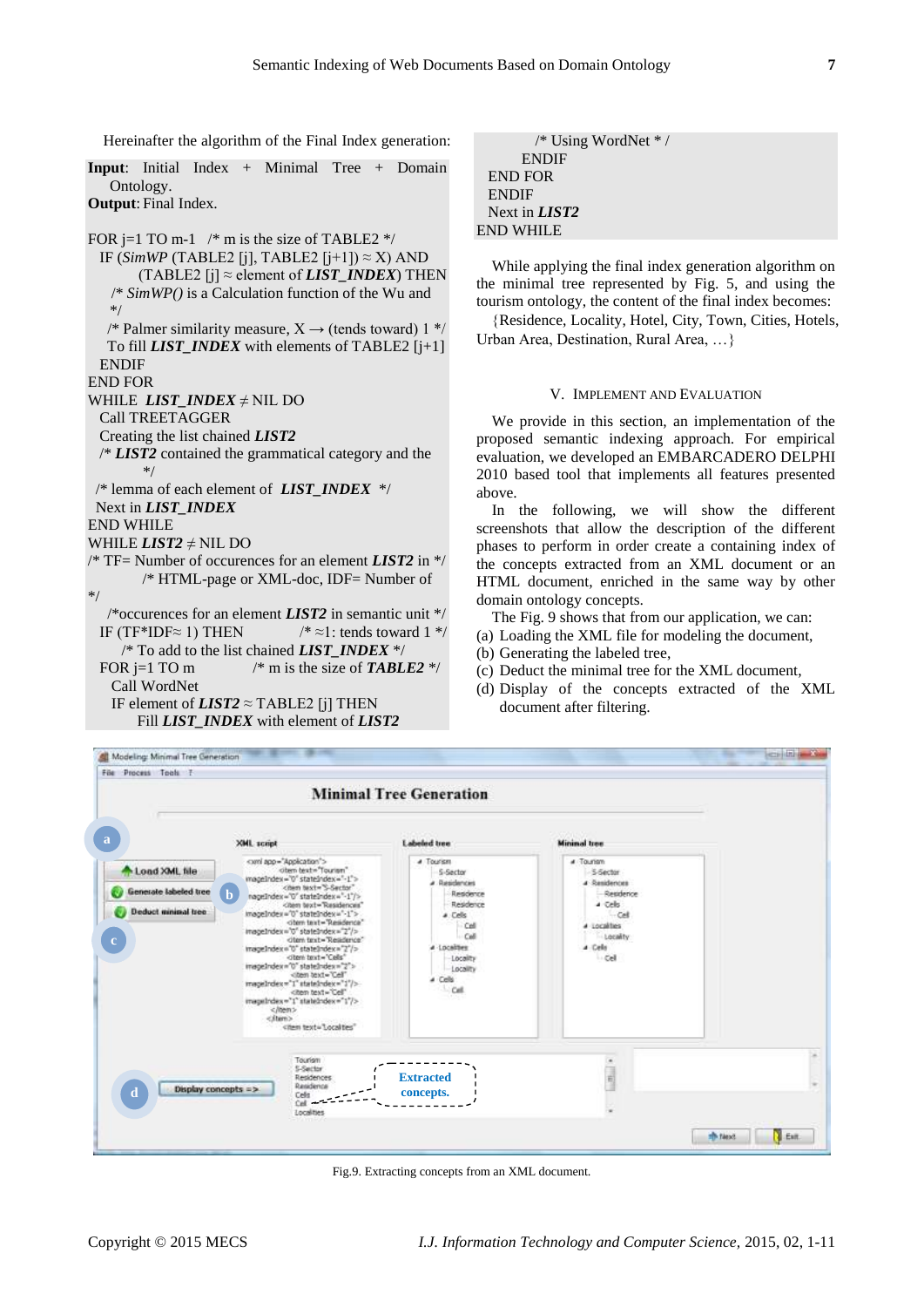- Attachment operation between the concepts extracted of the XML document and those of the ontology.
- Creating of the initial index containing the ontology connected concepts with the possibility to save this index. (See Fig. 10, phases e then f).

| <b>Attaching matrix</b> |                |                                          |            |           |       |      |            |            |       |
|-------------------------|----------------|------------------------------------------|------------|-----------|-------|------|------------|------------|-------|
| XML Doc                 | Tourism        | S-Sector                                 | Residences | Residence | Cells | Cell | Localities | Locality   | Cells |
| Ontology                |                |                                          |            | Hotel     |       |      |            | City, Town |       |
| $\leftarrow$            |                |                                          |            |           |       |      |            |            | ×.    |
| <b>Initial Index</b>    |                |                                          |            |           |       |      |            |            |       |
| Save<br>Hotel           | Add            | $\mathbf{e}$                             |            |           |       |      |            |            |       |
| City, Town              |                |                                          |            |           |       |      |            |            |       |
|                         | $\sim$ .       | <b>Ontology concepts</b><br>validate the |            |           |       |      |            |            |       |
|                         | $\blacksquare$ | extracted concepts.                      |            |           |       |      |            |            |       |

Fig. 10. Creation of the first index

- The enrichment index by other ontology concepts that are semantically near to the concepts extracted from the XML document while using the WordNet tool. (See Fig. 11, phase g).
- The same process is followed in our application, but as a source of information an HTML page.
- The Fig. 12 shows the contents of the final index (Case: HTML page).

- Update the index and save it another time. (See Fig. 11, phases h then i).

| Not attached concepts<br>S-Sector<br><b>Residences</b><br>Cells<br>Cell<br>Localities<br>Cells<br>Cell                                                                       | g<br>Wordnet $\Rightarrow$ | Search result<br>Hotels<br>Cities |  |
|------------------------------------------------------------------------------------------------------------------------------------------------------------------------------|----------------------------|-----------------------------------|--|
| ${\bf h}$<br>Index<br>The final content of<br><b>Update</b><br><b>Save</b><br>the index for the 1st<br>example (XML<br>Hotel<br>Document).<br>City, Town<br>Hotels<br>Cities |                            |                                   |  |

Fig. 11. Creation of the final index (XML document).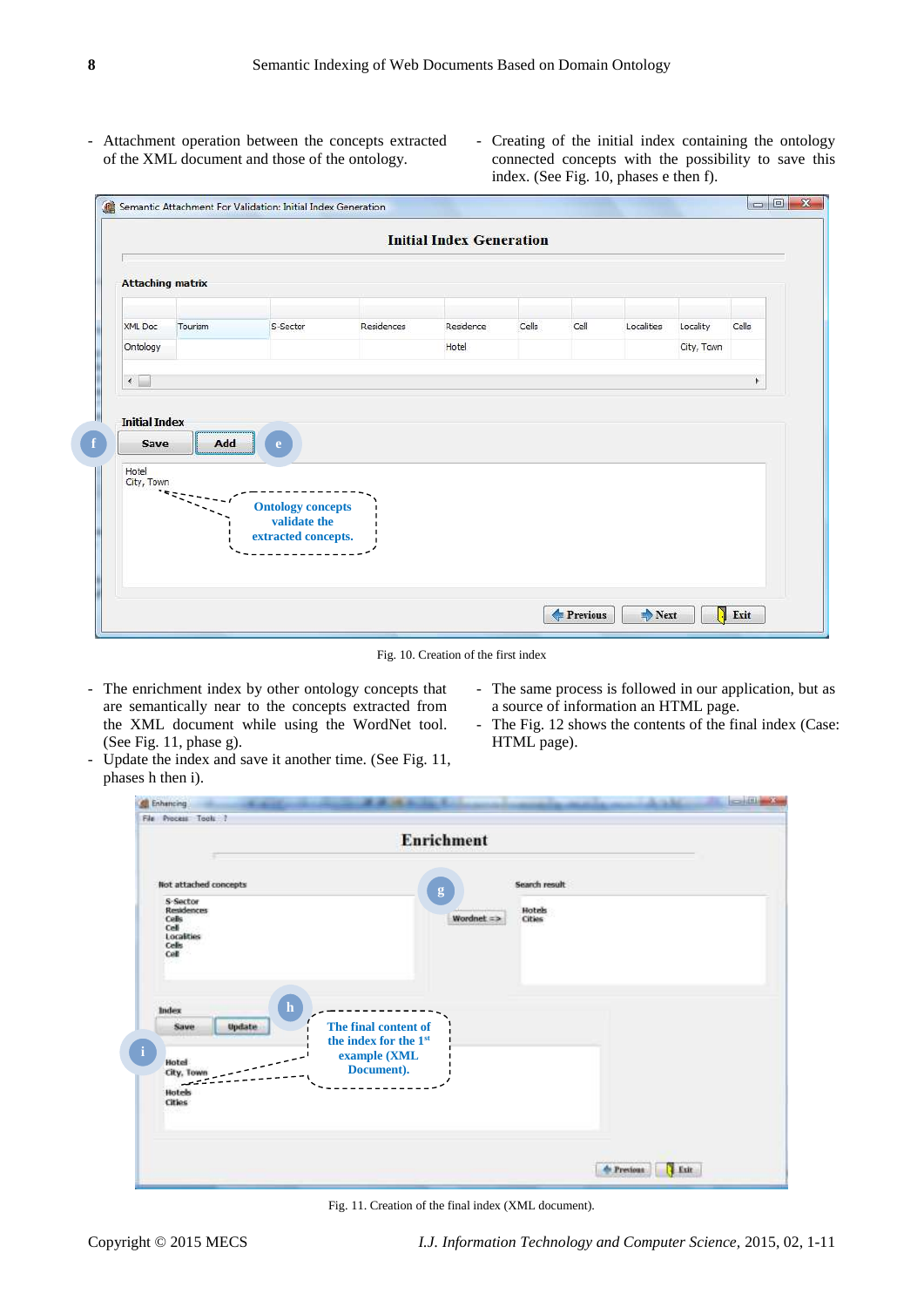| <b>Enrichment</b>                                                                                                                             |                                                                                                                  |  |  |  |
|-----------------------------------------------------------------------------------------------------------------------------------------------|------------------------------------------------------------------------------------------------------------------|--|--|--|
| Not attached concepts                                                                                                                         | Search result                                                                                                    |  |  |  |
| Tourisme                                                                                                                                      | Wordnet =>                                                                                                       |  |  |  |
|                                                                                                                                               |                                                                                                                  |  |  |  |
| Index<br>Update<br>Save<br>Accommodation<br>Hotel<br><b>Activity</b><br><b>Adventure</b><br><b>Relaxation</b><br><b>Sports</b><br>Destination | $\overline{\phantom{0}}$<br>The final content of<br>the index for the 2 <sup>nd</sup><br>example (HTML<br>Page). |  |  |  |

Fig. 12. Creation of the final index (HTML page).

Now, we conduct a set of experiments to illustrate the effectiveness of our approach. We perform a semantic indexing for six web documents taken from tourism domain (Three XML documents and three HTML pages). The semantic attachment and enrichment phases are performed while using the tutorial ontology for a Semantic Web of tourism<sup>6</sup>.

| Size of the Index (Number of concepts) |                   |                              |                  |  |  |  |  |
|----------------------------------------|-------------------|------------------------------|------------------|--|--|--|--|
| 1 <sup>st</sup> Experiment (XML files) |                   |                              |                  |  |  |  |  |
| Example<br>No.                         | After<br>Modeling | After<br>Semantic Attachment | After Enrichment |  |  |  |  |
| 1                                      |                   | 05                           | 10               |  |  |  |  |
| $\overline{2}$                         |                   | 04                           | 07               |  |  |  |  |
| 3                                      |                   | 04                           | 09               |  |  |  |  |
| $2nd$ Experiment (HTML files)          |                   |                              |                  |  |  |  |  |
| Example<br>No.                         | After<br>Modeling | After<br>Semantic Attachment | After Enrichment |  |  |  |  |
| 1                                      |                   | 07                           | 11               |  |  |  |  |
| 2                                      |                   | 06                           | 08               |  |  |  |  |
| 3                                      |                   | 04                           | 07               |  |  |  |  |

Table 1. The content of the index in growth.

While reading graphs results (Fig. 13 and Fig. 14), we can deduct that the content of the index increase more and more while:

- 1. Executing the different phases of this approach successively,
- 2. Doing a better extraction of concepts from a XML document or a HTML page,

<sup>6</sup> http://protege.cim3.net/file/pub/ontologies/travel/travel.owl

- 3. Using an ontology rich of concepts (in the same way domain that the XML document or the HTML page),
- 4. Using one of the semantic similarity measures based on the arcs between concepts of a same ontology (Enrichment phase),
- 5. Using the semantic distance in the same way between a concept of a XML document or a HTML page with another of an ontology domain (Attachment phase).





Fig. 14. Second experiment results.

 $\overline{\phantom{a}}$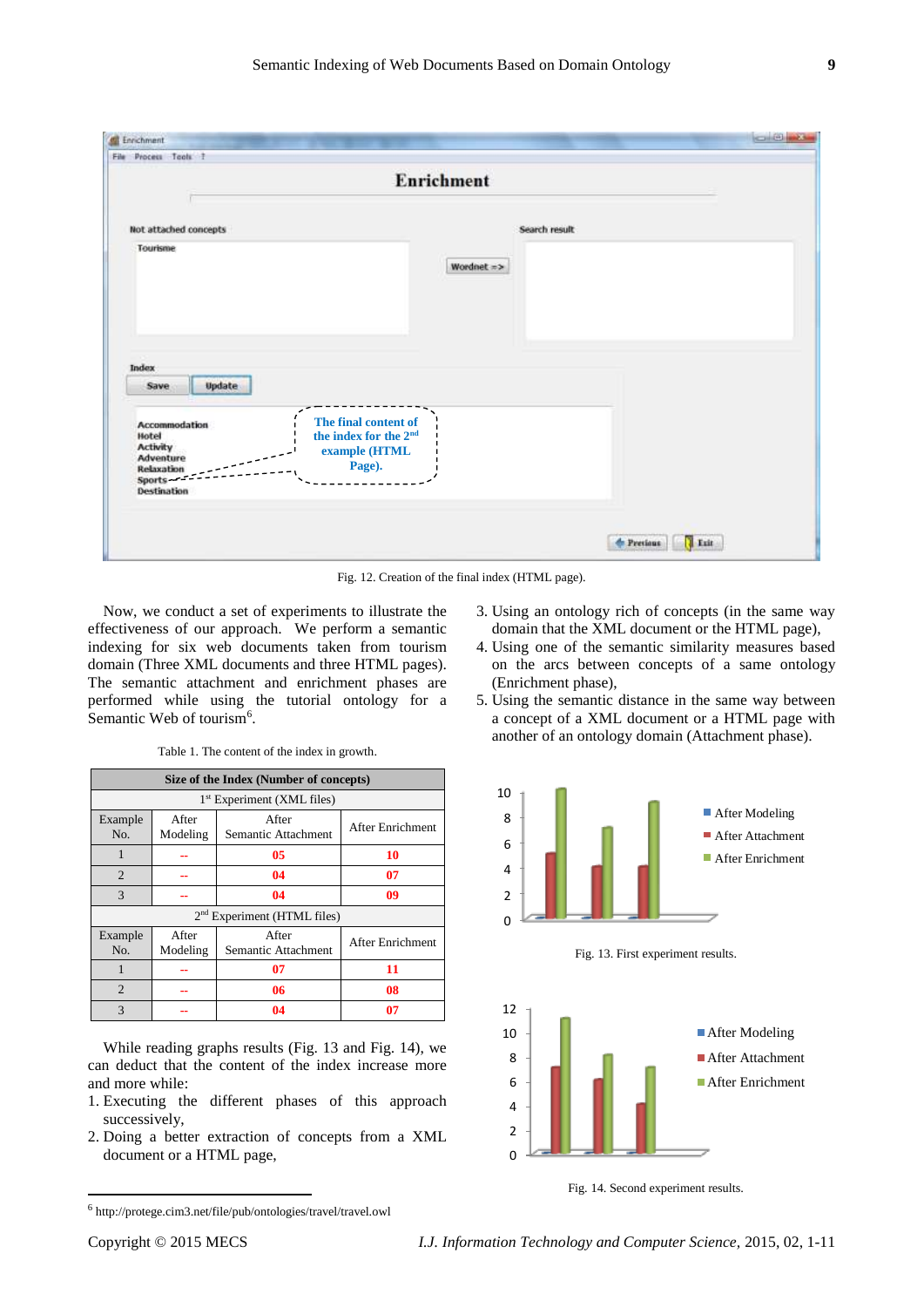#### VI. CONCLUSION AND FUTURE WORK

The indexing consists in constructing a structure of access to the documents that will facilitate the phase of research beforehand. The ontologies showed their efficiency in information research and their utility saw itself confirmed by the semantic web. The ontology permits to refine the results.

In this work, we presented a semantic indexing approach of HTML pages or XML documents in order to have a better extraction tool of the concepts from these two web information sources while using domain ontology. This phase of extraction (among others) is the beginning of a reverse engineering of web-oriented application; it permits at the end, a better reengineering of these applications. The relevance of this approach is also increases while using it in the two other phases that are attachment (identification) and the enrichment of these concepts descended of the extraction phase.

These encouraging results are stimulating a number of further researches to extend the current approach. First, we intend to update the Wu and Palmer measurement (used in the enrichment phase) of which we noticed that it gives the priority to the concepts brothers that to the concepts father-sons of a hierarchical ontology. What is to our sense, inadequate in the information research domain where, it is necessary to bring back all sons of a concept (i.e request) before its neighbors? Second, to enhance the initial index generation, we plan to propose a semantic distance calculation algorithm instead of using WordNet. Finally, future research will work towards considering the obtained result to improve the web applications.re-engineering process.

#### **REFERENCES**

- [1] P. Tramontana, "Reverse engineering web applications" in IEEE (Ed.), in Proceedings 21st International Conference on Software Maintenance (ICSM05), pp. 705– 708, Budapest, Hungary, 2005.
- [2] F. Ricca and P. Tonella, ''Using clustering to support the migration from static to dynamic web pages'', in Proceedings of the 11th International Workshop on Program Comprehension, pp. 207–216, Portland Oregon, USA, 2003.
- [3] F. Estivenart, A. Franois, J. Henrard and J. Hainaut, ''A tool-supported method to extract data and schema from web sites'', in Proceedings of the 5th International Workshop on Web Site Evolution, pp. 3–11, Amsterdam, Netherlands, 2003.
- [4] L. Paganelli and F. Paterno, "Automatic reconstruction of the underlying interaction design of web applications'', in A. Press (Ed.), in Proceedings of the 14th International Conference on Software Engineering and Knowledge Engineering, pp. 439–445, Ishia Italy, 2002.
- [5] Y. Gaeremynck, L. Bergman and A. Lau, ''More for less: Model recovery from visual interfaces for multi-device application design'', in A. Press (Ed.), in Proceedings of the International Conference on Intelligent User Interfaces, pp. 69–76, Miami Florida, USA, 2003.
- [6] G. D. Lucca, A. Fasolino, F. Pace, P. Tramontana and U. D. Carlini, ''Ware: a tool for the reverse engineering of

web applications'', in Proceedings of the 6th European Conference on Software Maintenance and Reengineering (CSMR2002), pp. 02-41, Budapest, Hungary, 2002.

- [7] C. Bellettini, A. Marchetto and A. Trentini, ''Webuml: Reverse engineering of web applications'', in 19th ACM Symposium on Applied Computing (SAC 2004), pp. 1662–1669, Nicosia, Cyprus, 2004.
- [8] P.A Gomez and D. Rojas Amaya, ''Ontological reengineering for reuse'', Fensel D. and Studer R., Eds., 11th European Workshop on Knowledge Acquisition, Modeling and Management (EKAW-99), Vol. 1621 of LNAI, pp. 26–29, Berlin, Germany, 1999 (Springer, pp. 139–156).
- [9] F. Frédéric, ''L'ingénierie ontologique'', Institute for Research in Computer of Nantes France, Research Report No. 02-07, Oct. 2002.
- [10] F. Gandon, "Ontology Engineering: a survey and a return on experience'', Research Report No. 4396, INRIA, 2002.
- [11] B. Peterson, W. Andersen and J. Engel, "Knowledge bus: Generating application focused databases from large ontologies", in Proceedings of the 5<sup>th</sup> KRDB Workshop, Seattle, WA, 1998.
- [12] J. Conesa and A. Olive, ''Pruning ontologies in the development of conceptual schemas of information systems'', in ER'2004, LNCS 3288, pp. 122–135, 2004.
- [13] H. El-Ghalayini, M. Odeh and R. McClatchey, ''Deriving conceptual data models from domain ontologies for bioinformatics'', in the 2nd International Conference on Information and Communication Technologies from Theory to Application ICTTA, 2006.
- [14] O. Vasilecas and D. Bugaite, "An algorithm for the automatic transformation of ontology axioms into a rule model'', in Proceedings of the 2007 International Conference on Computer Systems and Technologies (CompSysTech '07), pp. 1–6, Bulgaria, 2007.
- [15] V. Jain and M. Singh, "Ontology based information retrieval in semantic web: A survey", International Journal of Information Technology and Computer Science (IJITCS), pp. 62-69, 2013.
- [16] S. Chagheri, C. Roussey, S. Calabretto and C. Dumoulin, ''Semantic indexing of technical documentation'', LIRIS 2009.
- [17] C. Roussey, S. Calabretto and J. M Pinon, "Etat de l'art en indexation et recherche d'information'', Digital document, special issue : Gestion des documents et gestion des connaissances, Vol. 3, No. 3-4, pp. 121-150, Dec. 1999.
- [18] J. Y Nie, ''Le domaine de la recherche d'information, survol d'une longue histoire'' in Gaussier (E.), Stefanini (M-H.), Intelligent search assistance information, Treaty Collection Science and Information Technology, pp.19-28, Lavoisier, Paris, 2003.
- [19] C. Fluher, ''Le traitement du langage naturel dans la recherche d'information'', in Intelligent interface for Scientific and Technical Information ; Klingenthal : INRIA, pp. 103-130, 1992.
- [20] P.D Pomart and E. Sutter, ''Indexation'', Article of the Encyclopedic Dictionary of Information and Documentation, Paris, Nathan pp. 284-287, 1997.
- [21] M. Hadj Henni, ''Approche ontologique pour la modélisation sémantique, l'indexation et l'interrogation des documents Coraniques'', Computer science memory schoolmaster, School of Computer Science, Oued-Smar, Algeria, 2009.
- [22] J. Maniez, ''Actualité des langages documentaires, Fondements théoriques de la recherche d'information'', ABDS Paris Ed., 2002.